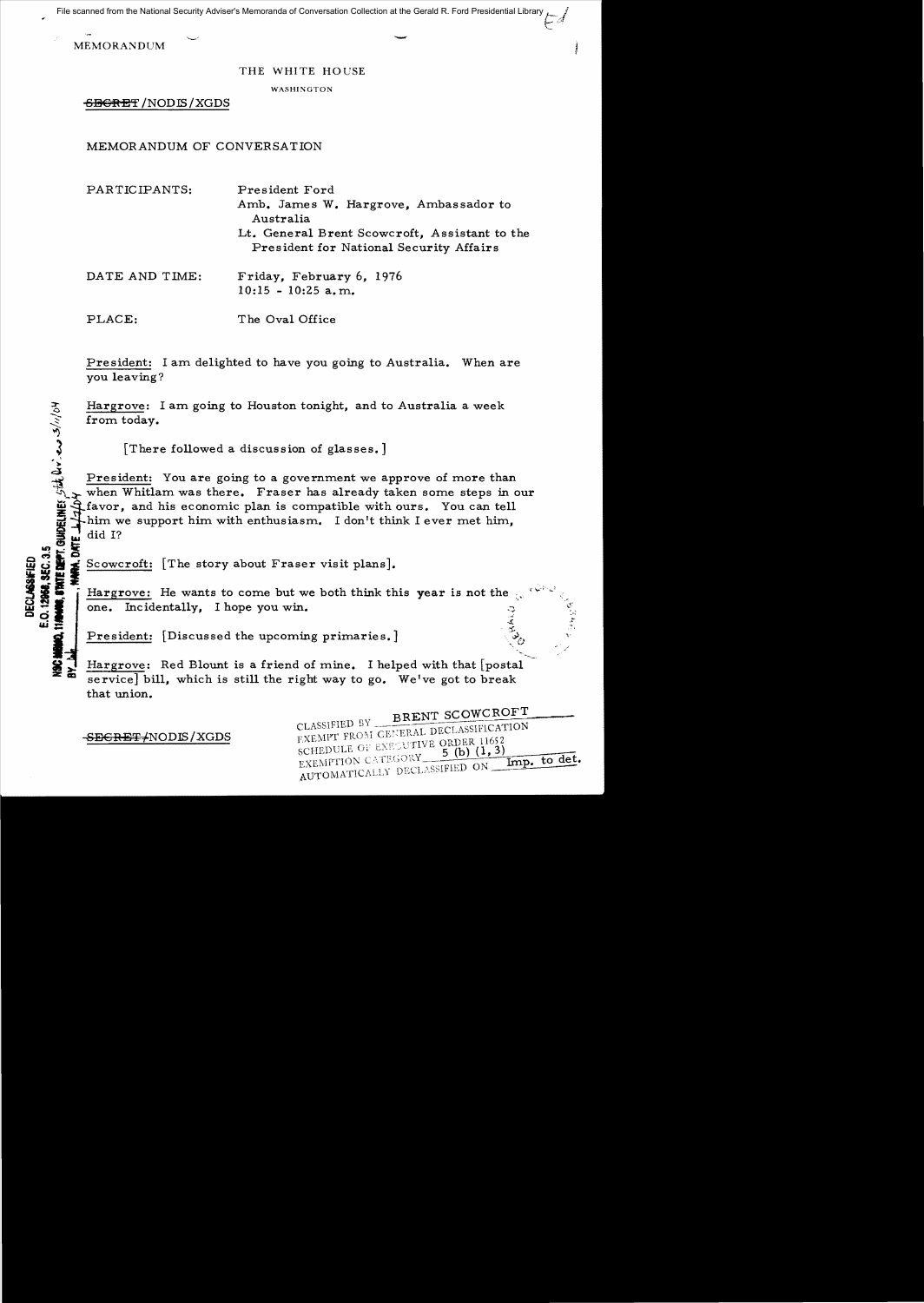## SEGRET/NODIS/XGDS

President: It is a tough job. We just can't pay \$1 billion out of the general fund.

Hargrove: They can pay for it if they would quit giving away magazines, etc.

President: Give Fraser my best. I don't know what our travel plans are, but the Vice President is going there. I'm glad you took the job.



SECRET/NODIS/XGDS